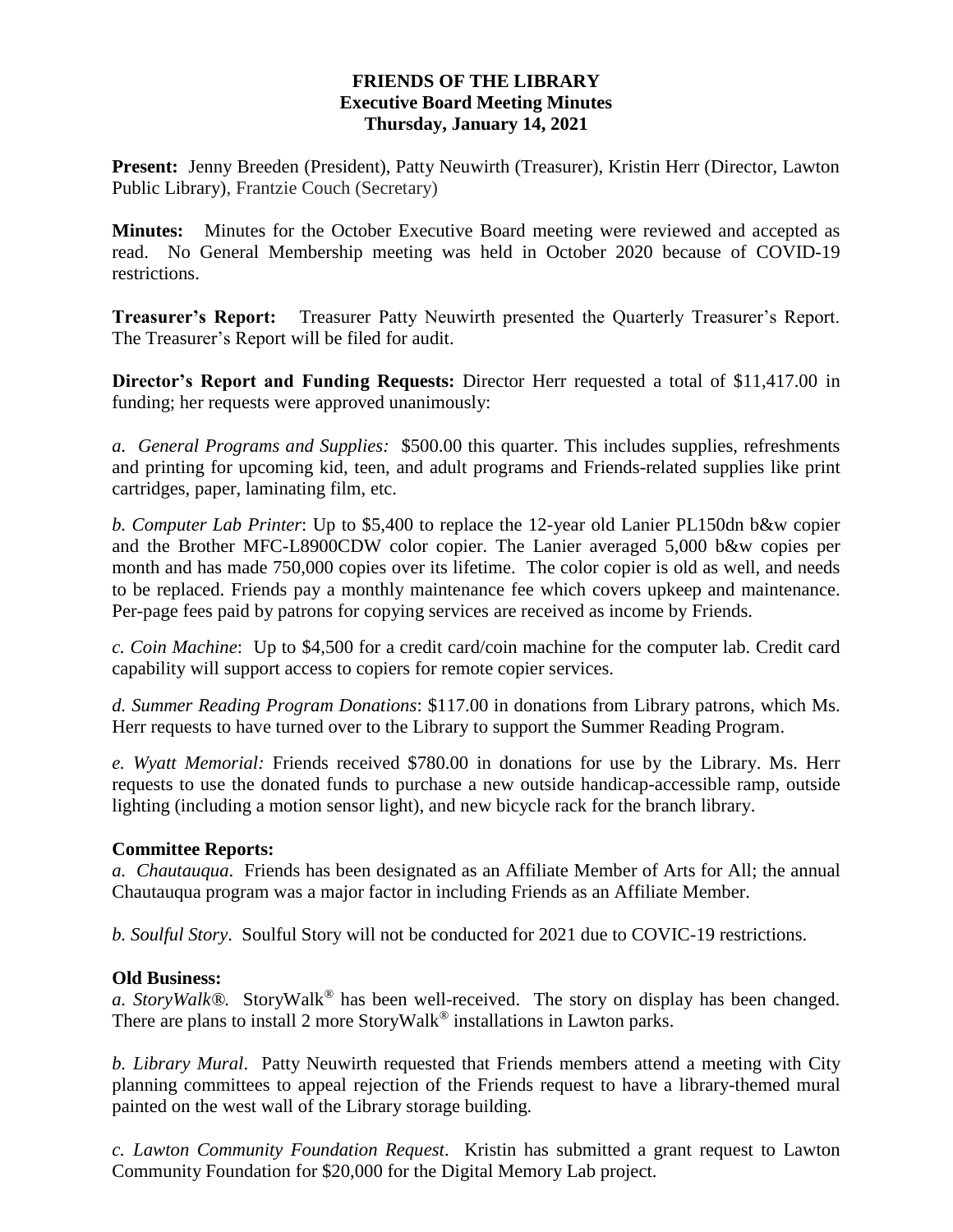#### **New Business:**

*a. Yellow Dot*. Yellow Dot is a program to inform emergency workers of medication needs in case of an accident. Jenny Breeden will talk about Yellow Dot at the Friends meeting on October 26. More information is available at [https://okyellowdot.org.](https://okyellowdot.org/)

*b. Children's Book Carts Available*. Three yellow book carts which are not being used in the children's area are available on a first-come, first-served basis. Patty said she would notify Lawton Public Schools.

*c. Annual Fund drive.* Kristin Herr requested up to \$500 for envelopes, printing, and stamps in support of the annual fund drive. The Executive Board approved her request unanimously.

#### **Upcoming Events:**

*Friends Executive Board Meeting.* The next Executive Board meeting will be held prior to the General Membership meeting, scheduled for April 26, 2021.

President Breeden determined that there was no more business to be conducted. The meeting was adjourned.

Respectfully submitted, Frantzie Couch, Secretary